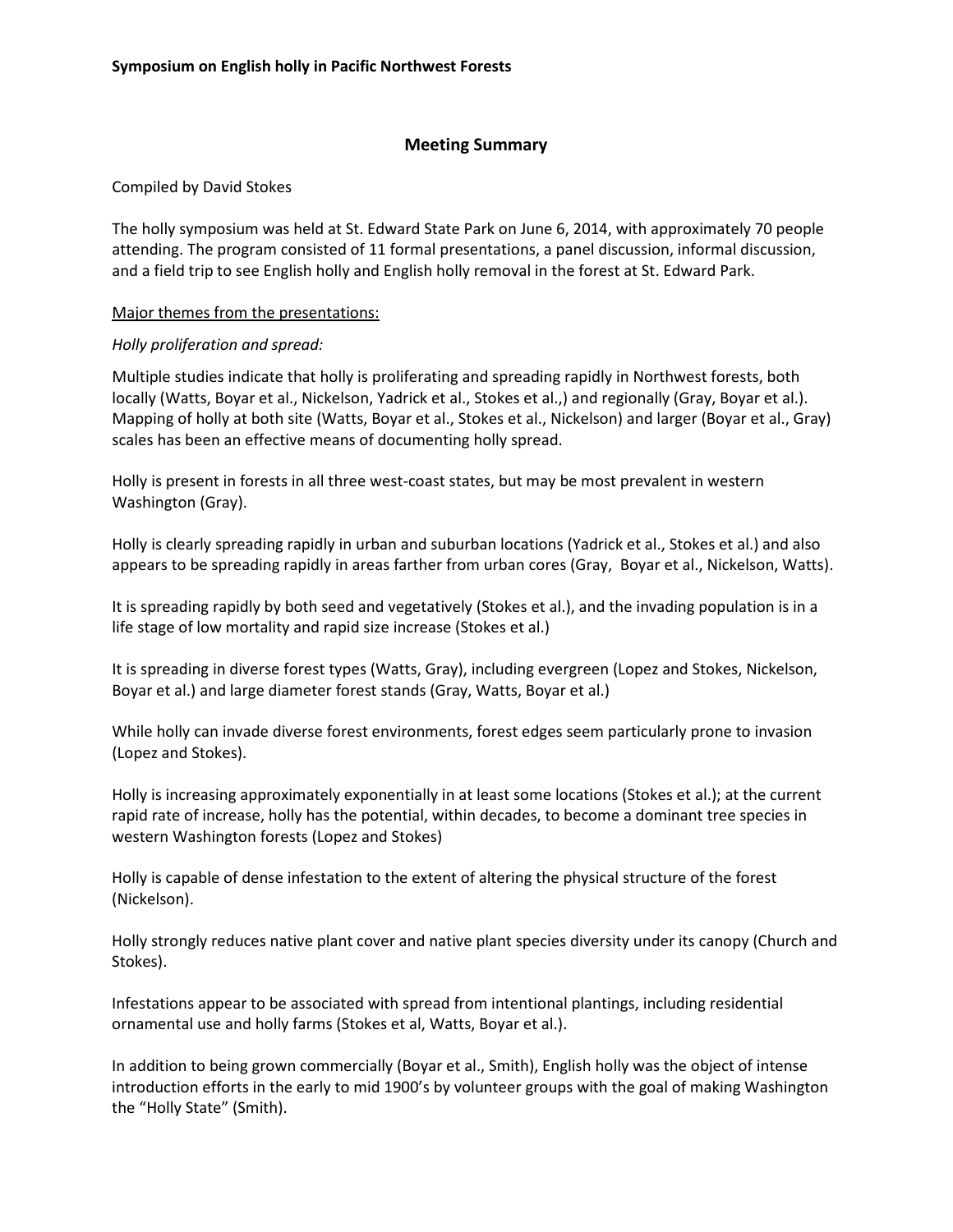Holly is most concentrated at low elevation in Northwest forests (Gray), but has also been found at mid elevations in the western Cascades of Washington (Boyar et al.)

## *Holly control and management*

English holly populations and cover can be greatly reduced through removal efforts (Nickelson, Yadrick et al., Salisbury, Williams and Stokes).

Among three herbicides tested (imazapyr, triclopyr ester, and glyphosate), imazapyr and triclopyr ester are the most effective for killing holly using stem-treatment methods. Glyphosate was significantly less effective and resulted in more stump sprouts and survival than the other two products tested (Salisbury).

Among three stem-treatment methods (frilling, cut-stump, and injection), injection using the EZ-Ject tool and imazapyr capsules is the most effective and time-efficient method, followed by cut-stump or frilling with triclopyr ester (Salisbury).

Uprooting, e.g., with a Weed Wrench, Extractigator, or similar tool, provides fairly effective control (Nickelson, Williams and Stokes) but is limited to smaller plants (Williams and Stokes).

Hack and slash treatment with 50% glyphosate resulted in re-growth of holly below treatment line (Nickelson).

Treatment of all kinds was more likely to lead to death of smaller trees than larger trees (Williams and Stokes).

Injection with imazapyr and frilling with triclopyr ester were equally effective in spring and fall (Salisbury). Injection with glyphosate was less effective. Fall treatment with glyphosate resulted in fewer sprouts than spring treatment (Salisbury). Winter cut-stump treatment with glyphosate resulted in fewer sprouts than spring treatment (Williams and Stokes).

### Points raised during panel and informal discussions and field trip

Because of holly's rapid spread and low mortality rate, and the rapid size increase and growth potential characteristic of holly in the age range at which it occurs in PNW forests, there is an urgent need to develop a management plan for this invasive before growth in numbers, extent, and tree size makes it less feasible to manage.

Because holly is appearing in many locations far from major roads or trails, it is likely that casual removal efforts will not succeed in controlling it.

Listing as a noxious weed in Washington may be useful in in the effort to control holly, but any such listing initiative must be carefully considered and evidence-based, and appeal to economic considerations. Simply documenting the invasiveness of holly, while useful, is not sufficient. Understanding the impacts of invasive holly and documentation of economic impacts will be important.